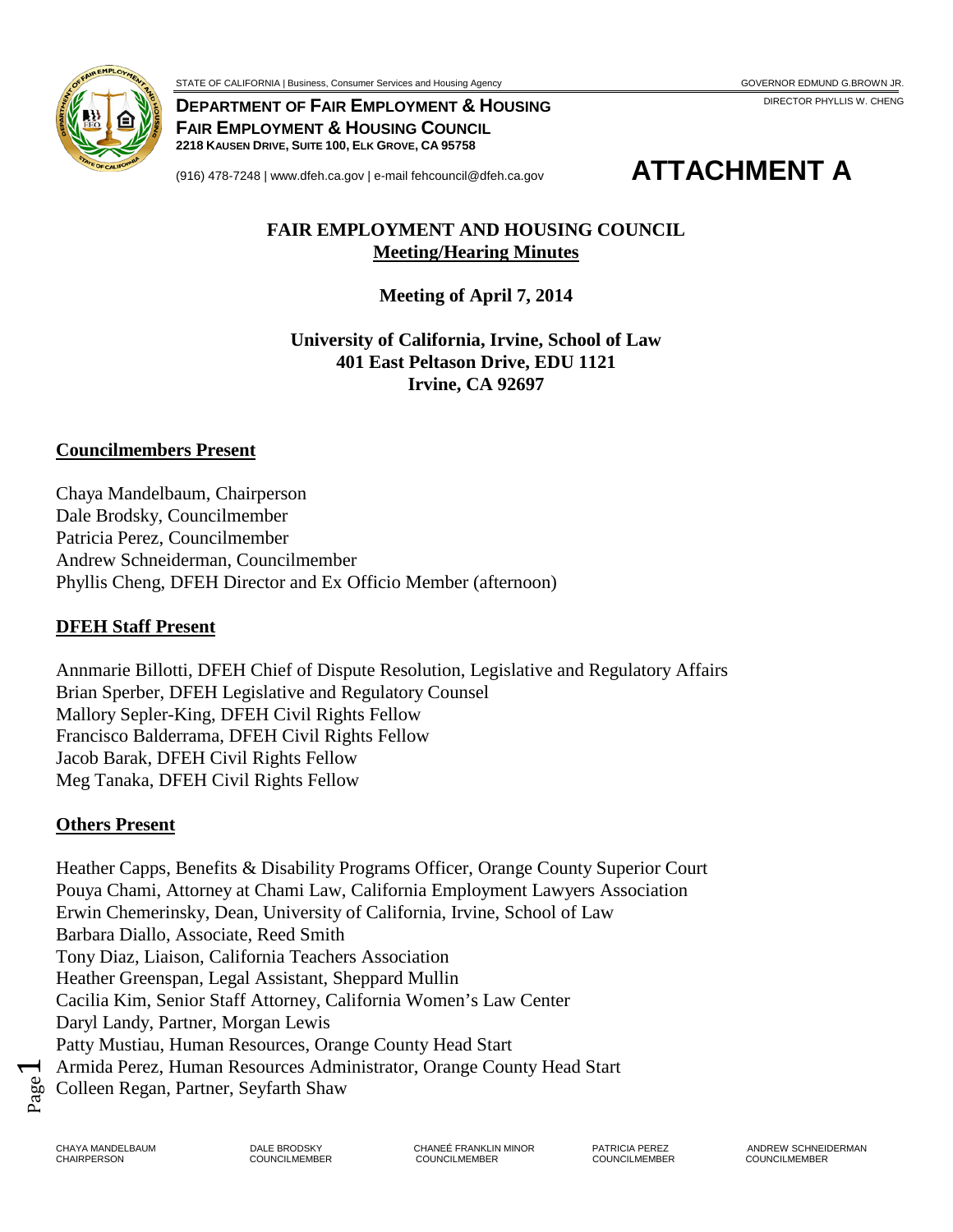Leonard H. Sansanowicz, Associate, Lavi & Ebrahimian, California Employment Lawyers Association Ofelia Trujillo, Human Resources Manager, Orange County Head Start Steve White, Owner and Founder, EEO Has Solution, and retired DFEH District Administrator

# **I. Welcome, Opening Remarks, and Introduction of Council and Guests**

Chair Mandelbaum called the meeting to order. Mallory Sepler-King took roll. Chair Mandelbaum encouraged audience members to visit the Council Web site at <http://www.dfeh.ca.gov/FEHCouncil.htm> and reminded those participating remotely of their opportunity to submit questions or comments via e-mail at [FEHCouncil@dfeh.ca.gov.](mailto:FEHCouncil@dfeh.ca.gov)

# **II. Review of the Agenda**

Chair Mandelbaum reviewed the [agenda.](http://www.dfeh.ca.gov/res/docs/Council/4-7-14%20Meeting/Notice%20and%20Agenda%204-7-14%20final.pdf)

# **III. Approval of the Minutes**

Chair Mandelbaum called for a vote to approve the [minutes of the February 6, 2014](http://www.dfeh.ca.gov/res/docs/Council/4-7-14%20Meeting/Attachment%20A%202-6-14%20Council%20Meeting%20Minutes%20final.pdf) meeting. The Council moved, seconded, and unanimously passed a motion to approve the minutes.

# **IV. Councilmembers' Reports**

Chair Mandelbaum reported that the Senate Rules Committee voted unanimously to confirm all Councilmembers on April 2, 2014.

Councilmember Schneiderman reported that he and Director Phyllis Cheng made a panel presentation on "Proposed Concepts for FEHA Housing Regulations" at the  $6<sup>th</sup>$  Annual Symposium of the State Bar, Real Property Law Section, Fair Housing and Public Accommodations Subsection, held April 4, 2014 at the University of California, Irvine, School of Law.

# **A. Department of Fair Employment and Housing Reports: Legislative Update**

Annmarie Billotti reported on bills that affect the Department and Council's work.

## **V. Public Hearing: Adopted Proposed Amendments to the California Family Rights Act (CFRA) Regulations**

### **A. Introduction**

Chair Mandelbaum and Councilmember Brodsky reviewed the [Adopted Proposed Amendments to the CFRA](http://www.dfeh.ca.gov/res/docs/Council/4-7-14%20Meeting/Attachment%20D%20-%20Text%20of%20Proposed%20Amendments%20to%20CFRA%20Regulations%20final.pdf) [Regulations.](http://www.dfeh.ca.gov/res/docs/Council/4-7-14%20Meeting/Attachment%20D%20-%20Text%20of%20Proposed%20Amendments%20to%20CFRA%20Regulations%20final.pdf)

# **B. Public Comment**

The Council heard public comment from the following persons: Leonard Sansanowicz, Cacilia Kim, Steve White, and Pouya Chami.

Page  $\boldsymbol{\mathsf{C}}$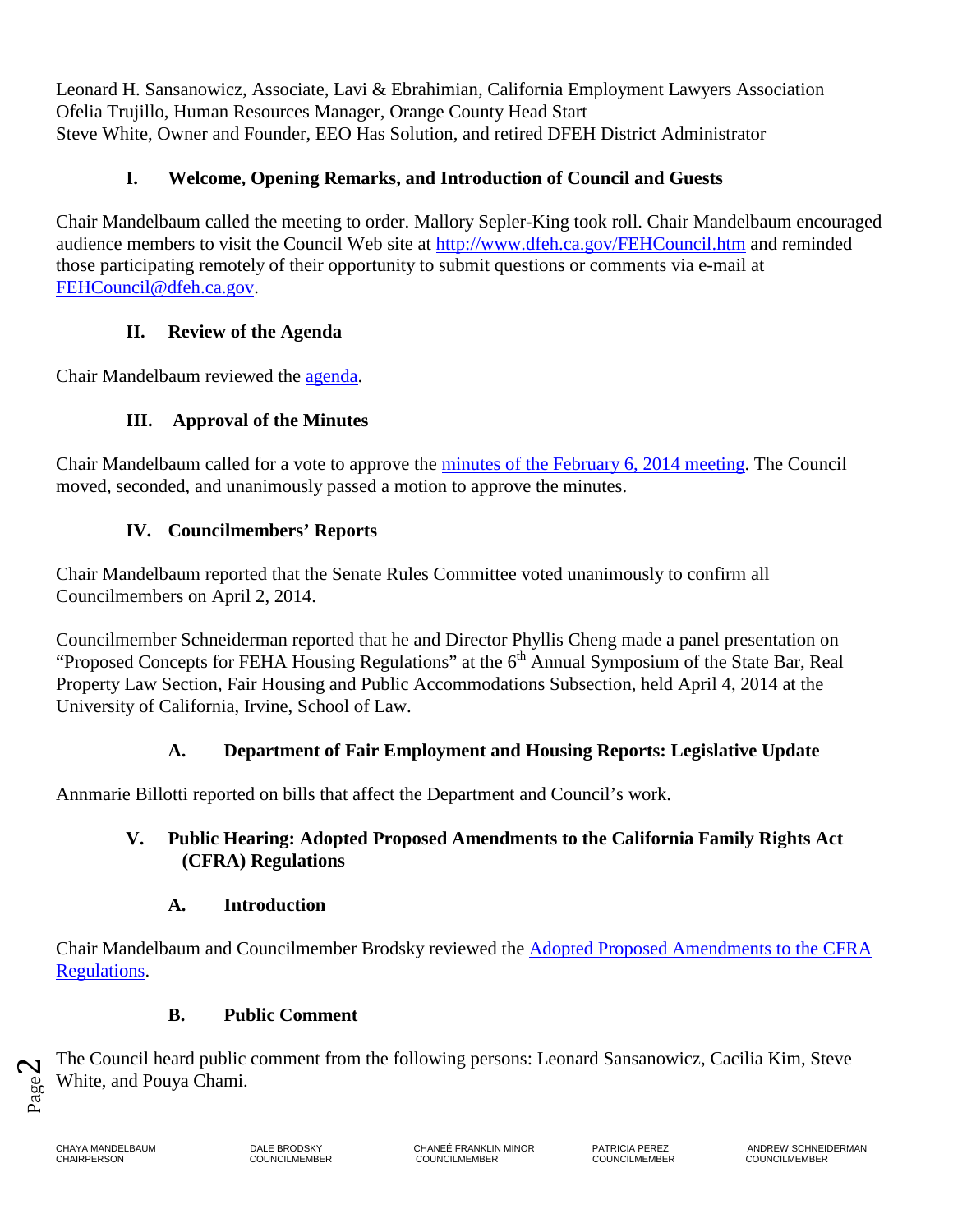## **LUNCH BREAK**

The Council recessed for lunch at 11:25 a.m. and reconvened at 1 p.m.

## **VI. Department of Fair Employment and Housing Report: DFEH Update**

Director Cheng summarized the current activities of the Department, including: adding new Civil Rights Clinics at Ventura College in fall 2014 and at Southwestern Law School in spring 2015; recent legal victories; and an expected consent decree in a class action against the Law School Admission Council.

### **VII. Report of the Housing Regulations Subcommittee**

Councilmember Schneiderman gave an update on the progress in developing FEHA Housing Regulations.

#### **VIII. Discussion of Council Involvement in Efforts to Broaden Public Awareness of Rights and Responsibilities.**

Councilmember Perez presented proposed Council efforts to broaden public awareness through DFEH brochures and other material. Chair Mandelbaum and Councilmember Perez volunteered to form a subcommittee on this matter.

### **IX. Guest Speaker**

Erwin Chemerinsky, Founding Dean of University of California, Irvine, School of Law, spoke on the trend in the Supreme Court of holdings that create barriers to suits against government officials.

### **X. Continued Public Hearing: Adopted Proposed Amendments to the CFRA Regulations**

The Council heard public comment from Armida Perez.

Director Cheng stated that anyone who wants to comment at a later date, but before the June 7, 2014, 5:00 pm deadline, may e-mail the Council at [FEHCouncil@dfeh.ca.gov.](mailto:FEHCouncil@dfeh.ca.gov)

# **XI. Proposed Amendments to the Fair Employment and Housing Act (FEHA) Regulations**

Councilmembers Perez and Brodsky presented the [Draft Proposed Amendments to the FEHA Regulations.](http://www.dfeh.ca.gov/res/docs/Council/4-7-14%20Meeting/Attachment%20E%20-%20FEHA%20Regs%20Master%203-28-14%20(final).pdf)

Chair Mandelbaum commented on the need for clarity on the sexual harassment certification regulation and its implications. Councilmember Schneiderman noted an inconsistency in language, and also raised questions about the definitions used for gender identity and gender expression in the regulations. The Council encouraged public comment on these and other matters.

No public comment was received on this item.

Page <u>က</u>

The Council moved, seconded, and unanimously passed a motion to adopt the Draft Proposed Amendments to the FEHA Regulations. Staff will prepare a rulemaking package for approval by the Business, Consumer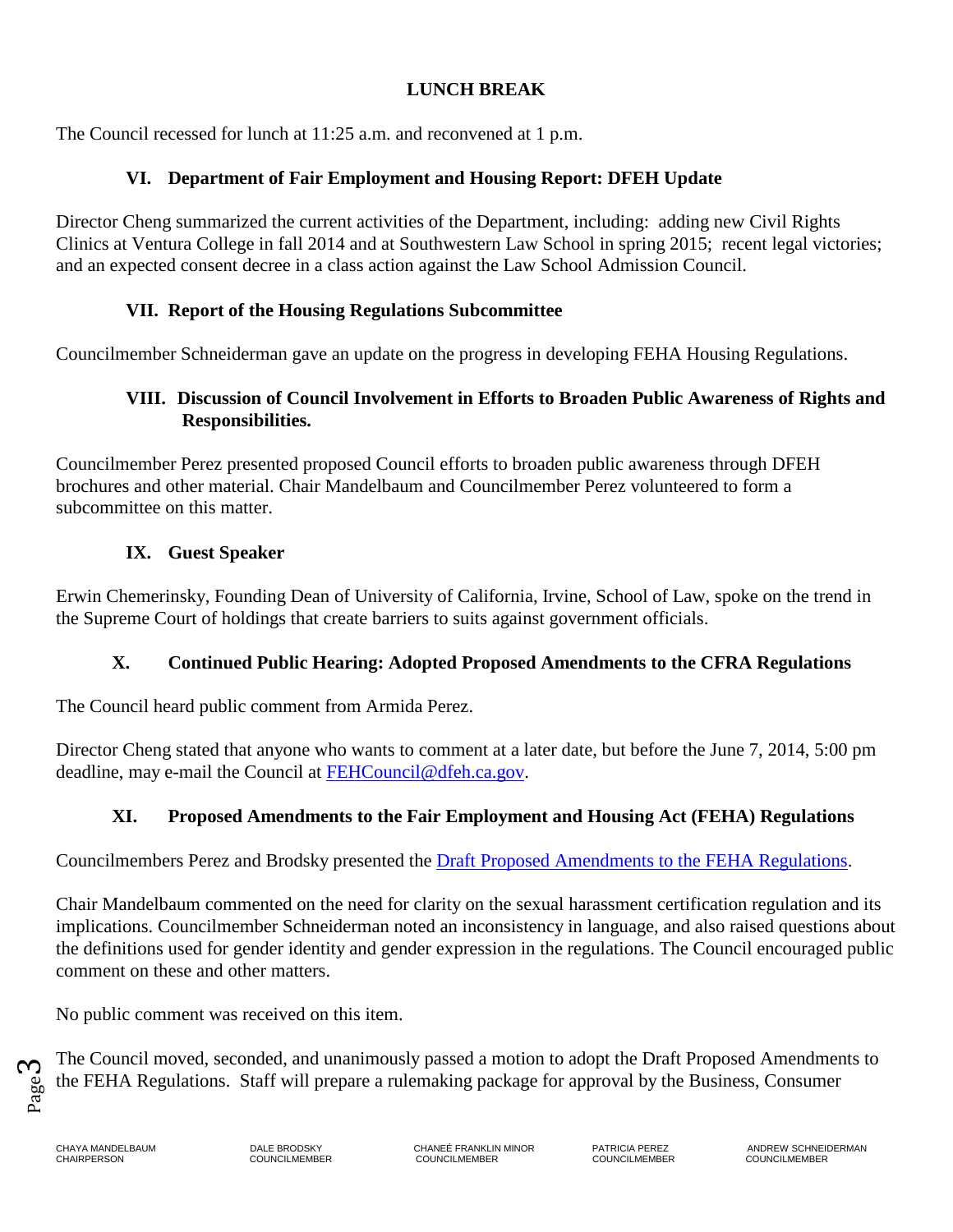Services & Housing Agency as well as the Office of Administrative Law for notice, hearing and public comment.